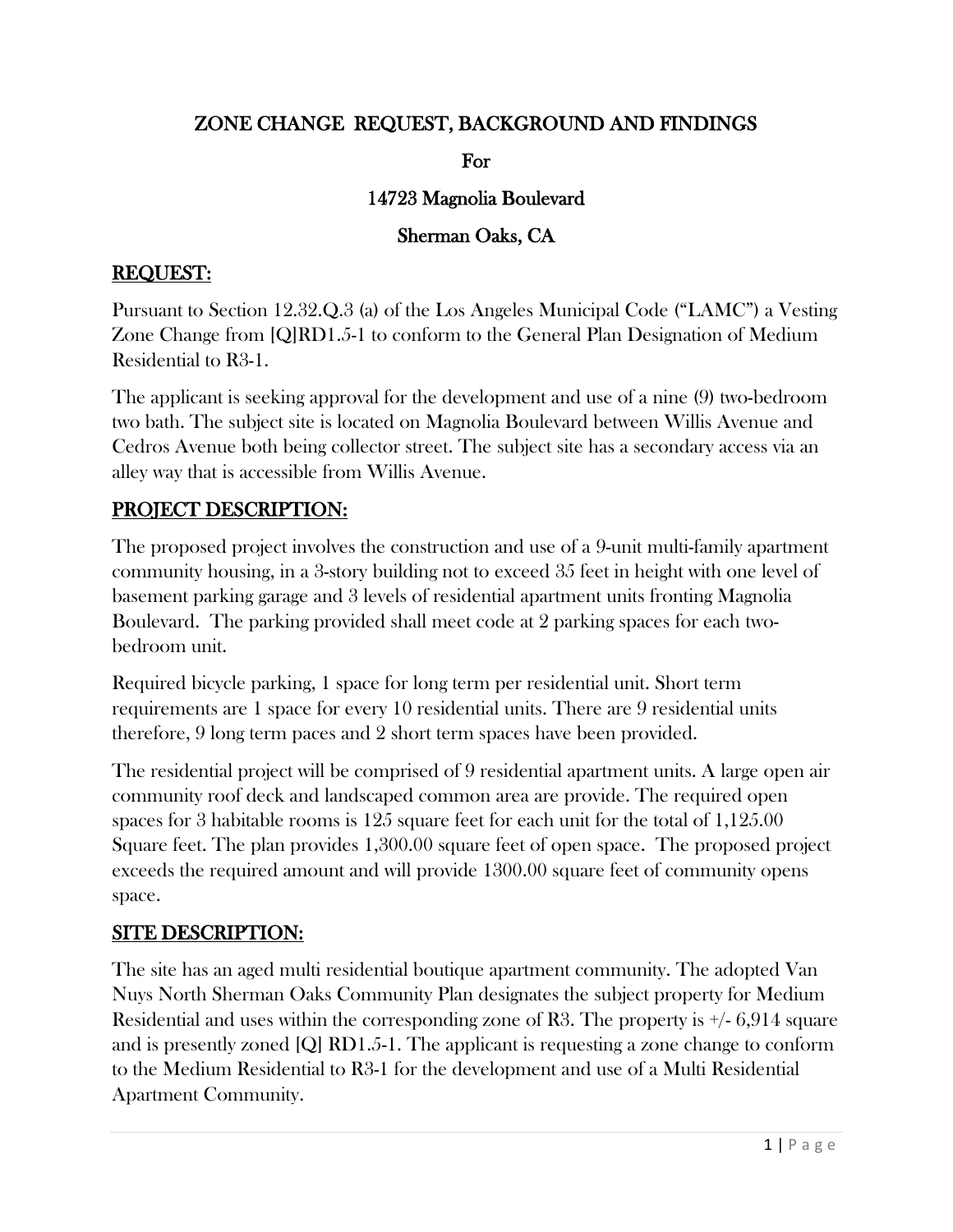The Proposed Project is within close proximity and walking distance to Van Nuys Boulevard and Kester Avenue.

#### Surrounding Uses:

The surrounding properties to the subject site are predominately multi residential homes.

To the North: 20 Feet Alley with abutting R1 single family homes

To the South: Magnolia Boulevard and R3 multi residential apartment communities

To the East: RD1.5 2 story multi residential apartment community

To the West: R3-1 4 story multi residential apartment community

Nearby Schools: Kester Elementary School is located witching 1,200 feet from the subject site and is within walking and or biking distance.

## ZONE CHANGE:

#### Why is the Vested Zone Change request beneficial in terms of public necessity, convenience, general welfare and good zoning practices?

The requested zone is within the range of corresponding zones of the Medium Residential designation, and is in conformance with the public necessity, convenience, general welfare, and **good zoning practice**. The proposed project would provide a density that is in line with the development to the east and west and projected development expected to occur in the surrounding area.

The guidelines used when designing the subject project were to insure the screening of the parking structure, trash equipment area, pedestrian walkways to the building, enhanced landscaping, the use of complementary building materials and colors, appropriate lighting design, and façade and roofline articulation.

The project incorporates elements of modern architectural style as well as the use of materials such as extensive upscale urban tilework features, soft stucco, varied rooflines, a tower element, balconies, varying façade depths, a main pedestrian entrance in the front distinguished with a tiled entry, designer ironwork, insistent rhythm in window placement, and insuring no visual for all parking.

The new building will be a significant improvement to what is currently an aged small structures. The proposed project features have been designed to be sensitive to the existing environment and will provide a visual improvement, housing for upcoming job opportunities in the surrounding and adjacent Studio City area and expansion of the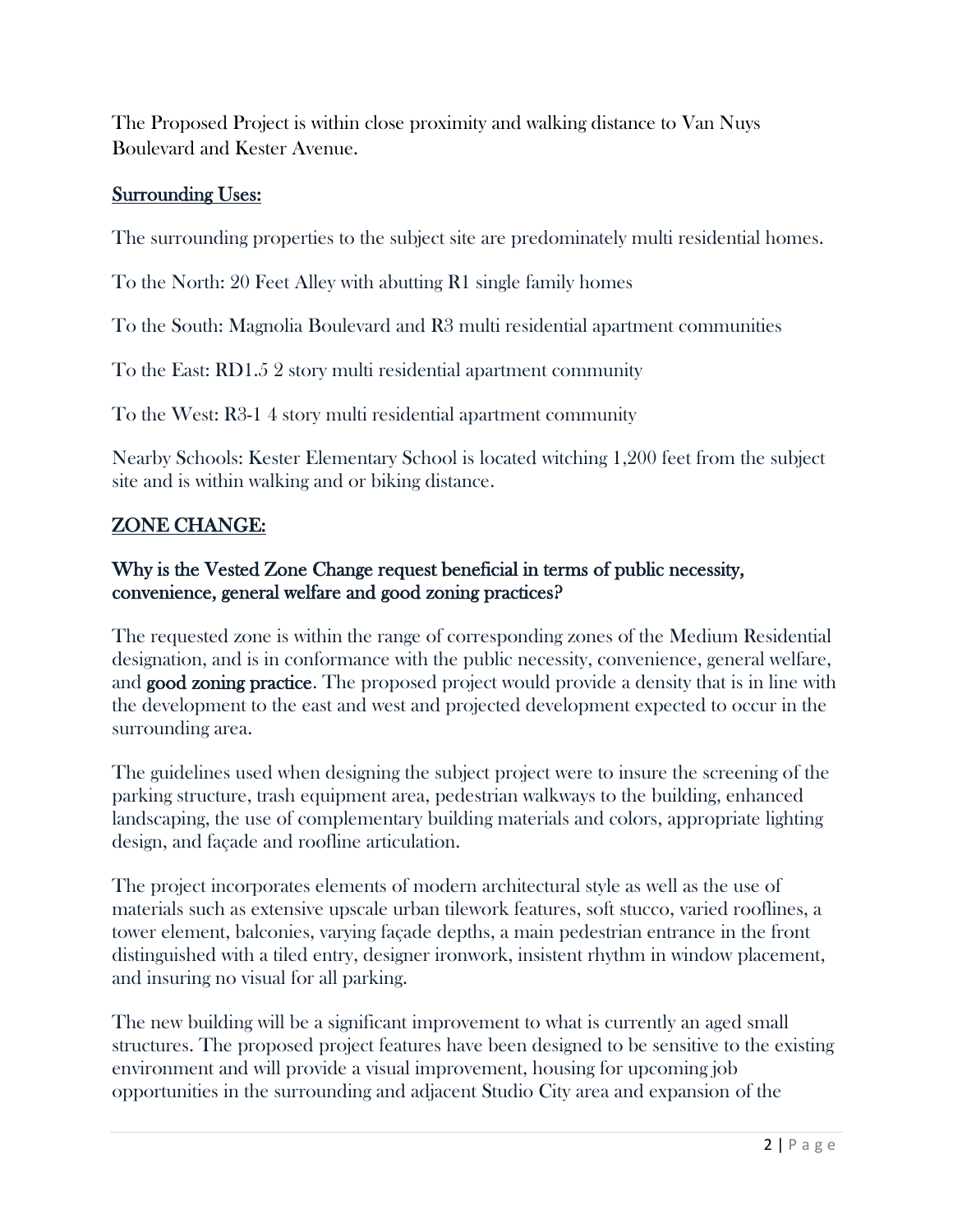Universal Studios, "Universal Evolution" project that will be beneficial in terms of public necessity and convenience.

The proposed project is beneficial in terms of public necessity, convenience and general welfare in that it provides residential and diverse housing to meet the needs of the growing and diverse demographic. It provides much needed housing and inventory to an area in need of and undergoing progressive and organic revitalization.

#### The Proposed Project Meets the Goals and Objectives of the General Plan and Community Plan as follows:

The subject property is located within the Van Nuys North Sherman Oaks Community Plan, updated and adopted by the City Council on September 9, 1998 City Planning Commission Case Number 95-0359 and City Council File Number 98-0572.

The existing Plan designates the subject property Medium Residential.

The proposed zone change to R3-1 is consistent with the land use designation on the plan map and thus is in substantial conformance with the purpose, intent and provisions of the General Plan as reflected in the adopted Community Plan.

It is Consistent and in Conformity with the Van Nuys North Sherman Oaks Community Plan. The Van Nuys-North Sherman Oaks Community Plan Area is located approximately 16 miles northwest of downtown Los Angeles in the southeast quadrant of the San Fernando Valley comprising approximately 3% or 8,221 acres of the land in the City of Los Angeles. The Van Nuys-North Sherman Oaks Plan Area is generally bounded by the Southern Pacific Railroad on the north, the Tujunga Wash Channel on the east, the Ventura Freeway on the south, and Gloria Avenue, Valjean Avenue and the San Diego Freeway on the west. The Plan Area is surrounded by the Mission Hills-Panorama City-Sepulveda Plan on the north, Sherman Oaks-Studio City-Toluca Lake Plan to the south, Reseda-West Van Nuys and Encino-Tarzana Plans to the west and North Hollywood Plan to the east. The Plan Area includes the Van Nuys Community, the northern portion of the Sherman Oaks Community and the area defined as the San Fernando Valley Administrative Center.

North Sherman Oaks, this area is generally located at the southern end of the Plan from the south side of Burbank Boulevard and north of the Ventura Freeway. In August, 1991 the City of Los Angeles extended the boundaries of Sherman Oaks (North VAN NUYS-NORTH SHERMAN OAKS I-2 Sherman Oaks) to Route 405 on the west, the west side of Tujunga Wash on the east and the south side of Burbank Boulevard on the north. The boundary adjustments were made to reflect historical boundaries evidenced by property deeds, County Assessor files and other official records. This portion of the North Sherman Oaks Community is predominantly characterized by pockets of single family residential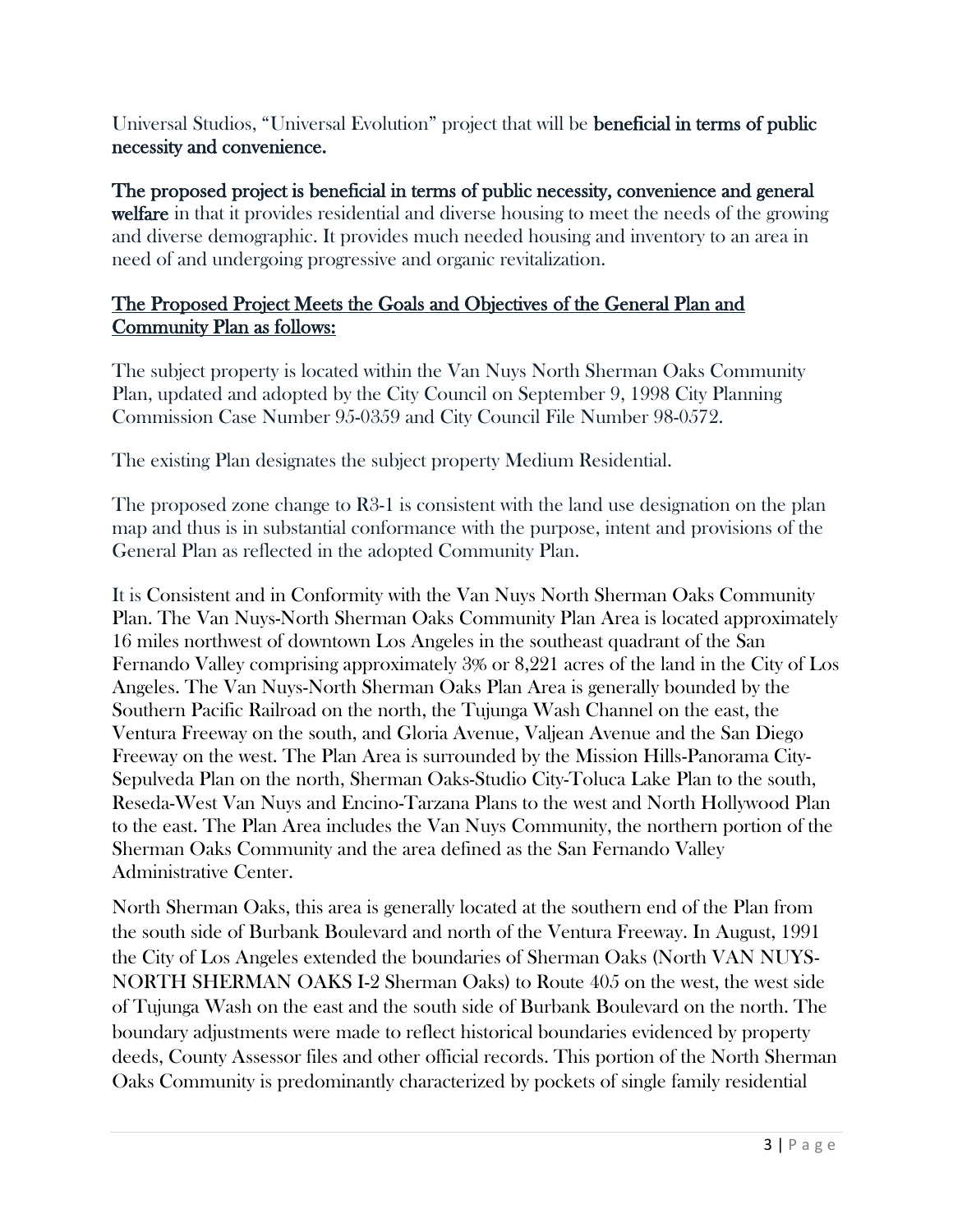areas surrounded by multi-family and commercial uses. The major commercial center in North Sherman Oaks is the Sherman Oaks Fashion Square.

The General Plan is the fundamental policy document of the City of Los Angeles. It defines the framework by which the City's physical and economic resources are to be managed and utilized over time. Decisions by the City with regard to the use of its land, design and character of buildings and open spaces, conservation of existing and **provision** of new housing, provision of supporting infrastructure and public and human services, protection of residents from natural and man-caused hazards are guided by the Plan. The Community Plans are intended to promote an arrangement of land uses, streets, and services which will encourage and contribute to the economic, social and physical health, safety, welfare and convenience of the people who live and work in the community. **The** plans are also intended to guide development in order to create a healthful and pleasant **environment.** Goals, objectives, policies and programs are created to meet the existing and future needs and desires of the community. The plans are intended to coordinate development among the various parts of the City of Los Angeles and adjacent municipalities in a fashion both beneficial and desirable for the residents of the community.

For each plan category, the Plan permits all identified corresponding zones, as well as those zones which are more restrictive, as referenced in Section 12.23 of the Los Angeles Municipal Code (L.A.M.C.).

The Van Nuys North Sherman Oaks Community Plan contains the goals, objectives, policies and programs as guideline for the orderly development of the community.

## The proposed project is in substantial conformance with the goals, objectives and policies of the Community Plan;

Multi-family areas have developed fronting major and secondary highways such as Sepulveda Boulevard, Sherman Way, Burbank Boulevard, Vanowen Street, and *Magnolia* **Boulevard.** Multi-family areas have traditionally functioned as transitional areas or buffers protecting the single-family residential enclaves from commercial or industrial uses. In spite of its usefulness as a buffer mechanism to maintain the identity of single family residential areas, the term "multiple family" often conjures up images of densely populated areas with high crime activity. In reality, only a few specific areas have been identified by the community residents where crime rates are perceived to be related to land use densities.

# RESIDENTIAL:

GOAL 1 Objective 1-1:

A SAFE, SECURE, AND HIGH QUALITY RESIDENTIAL ENVIRONMENT FOR ALL ECONOMIC, AGE, AND ETHNIC SEGMENTS OF THE COMMUNITY.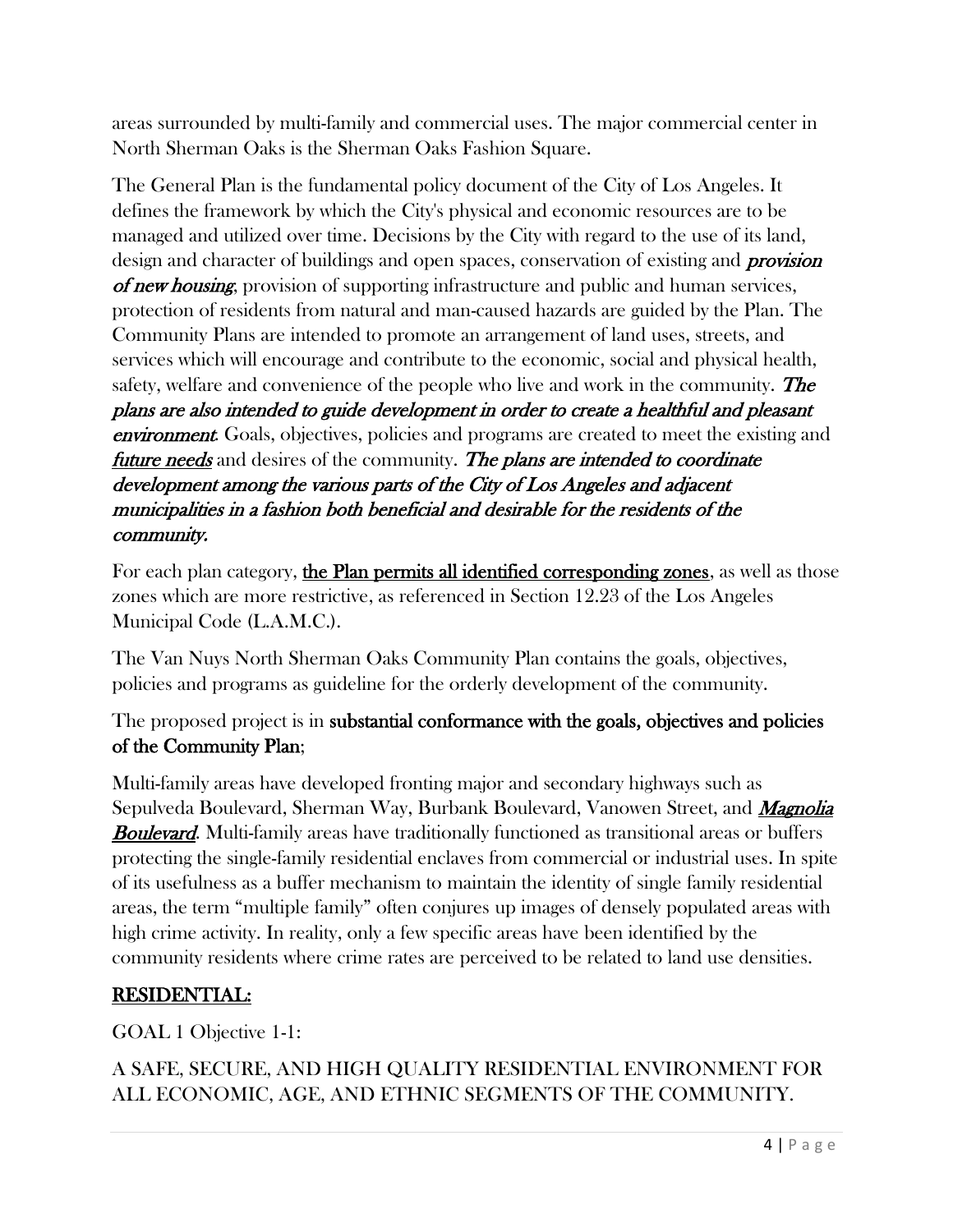To provide for the preservation of existing housing and for the development of new housing to meet the diverse economic and physical needs of the existing residents and projected population of the Plan.

# Objectives and Policies:

Policies 1-1.1:

Designate specific lands to provide for adequate multi-family residential development.

Program: The Plan Map identifies specific areas where multi-family residential development is permitted.

1-1.4 protect the quality of the residential environment through attention to the appearance of communities, including attention to building and site design.

Program: The Plan includes an Urban Design Chapter which is supplemented by Design Guidelines and Standards for residential development.

1-1.6 The City should promote neighborhood preservation, particularly in existing singlefamily neighborhoods, as well as in areas with existing multiple family residences.

Program: With the implementation of the Community Plan, single family residential land use categories, all zone changes, subdivisions, parcel maps, variances, conditional uses, specific plans, community and neighborhood revitalization programs for residential projects shall provide for Plan consistency.

Objective 1-3:

To preserve and enhance the varied and distinct residential character and integrity of existing single and multi-family neighborhoods.

Policies 1-3.1 require a high degree of architectural compatibility with articulated landscaping for new in-fill development to protect the character and scale of existing residential neighborhoods.

Program: The Plan includes Design Guidelines which establishes design standards for residential development to implement this policy.

1-3.2 Consider factors such as neighborhood character and identity, compatibility of land uses, impact on livability, impacts on services and public facilities, and impacts on traffic levels when changes in residential densities are proposes.

1-1.2: Protect existing stable single family and low-density residential neighborhoods from encroachment by higher density residential and other incompatible uses, especially the RA1 zoned lots.